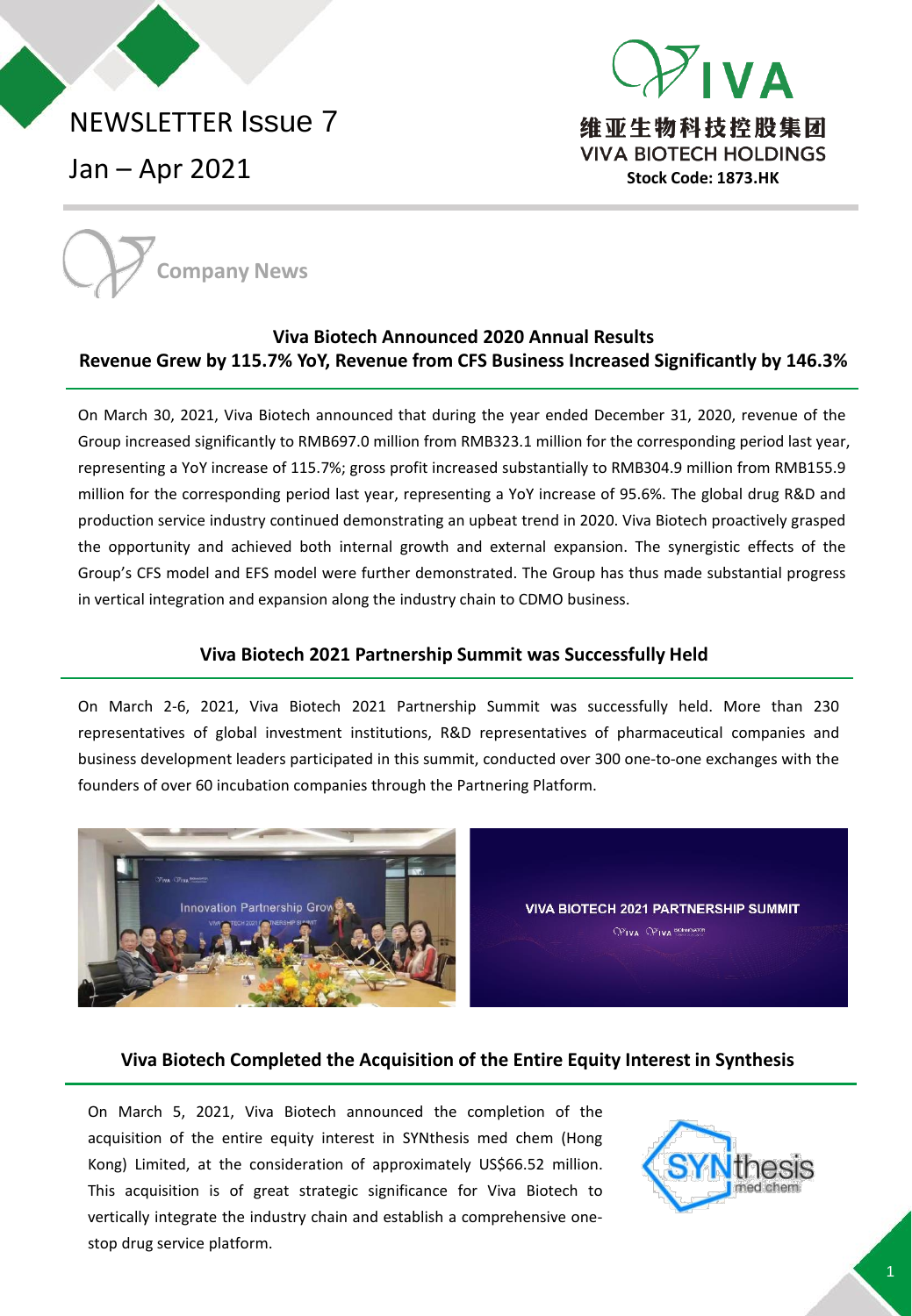### **Relocation of Viva Biotech Innovation Center**



In March 2021, Viva Biotech's EFS Investment Incubation and Cooperative R&D Center moved to a new location. The new address is No. 50, Lane 63, Faladi Road, Pudong, Shanghai. It is located in the core area of Zhangjiang Science City, covering an area of about 12 acres and a laboratory area of more than 5,000 square meters.

### **The Environmental Impact Report of Viva Biotech's Subsidiary Langhua Pharmaceutical was Approved**

On January 27, 2021, Zhejiang Langhua Pharmaceutical Co., Ltd., a non-wholly-owned subsidiary of Viva Biotech, has recently obtained a reply from Taizhou Ecological Environment Bureau, which approved Langhua Pharmaceutical's environmental impact report regarding the Company's proposed production of certain pharmaceutical intermediates and active pharmaceutical ingredients in Zhejiang Province Chemical Active Pharmaceutical Ingredient Base. Langhua Pharmaceutical intends to implement the production plans set forth in the environmental impact report, which are expected to benefit the Company in facilitating its business growth, increasing its production capabilities and capacities.





# **Viva Biotech won the Frost & Sullivan "2021 Greater China CRO Entrepreneurial Company of the Year"**



On April 15, 2021, Frost & Sullivan, an international authoritative consulting agency, announced the selection results of the 2021 Best Practices Awards. As a comprehensive one-stop drug R&D and production service platform, Viva Biotech won the "2021 Greater China CRO Entrepreneurial Company of the Year".

# **Viva Biotech won the "Best Small and Medium-sized Market Value Company" in the 5th Hong Kong Golden Stocks Awards**

On January 6, 2021, the "5th Hong Kong Golden Stocks Awards Ceremony" co-sponsored by Zhitongcaijing, the Hong Kong and US stock information platform, and Tonghuashun (10jka.com.cn) was successfully held in Shenzhen. Viva Biotech won the "Best Small and Medium-sized Market Value Company" award.

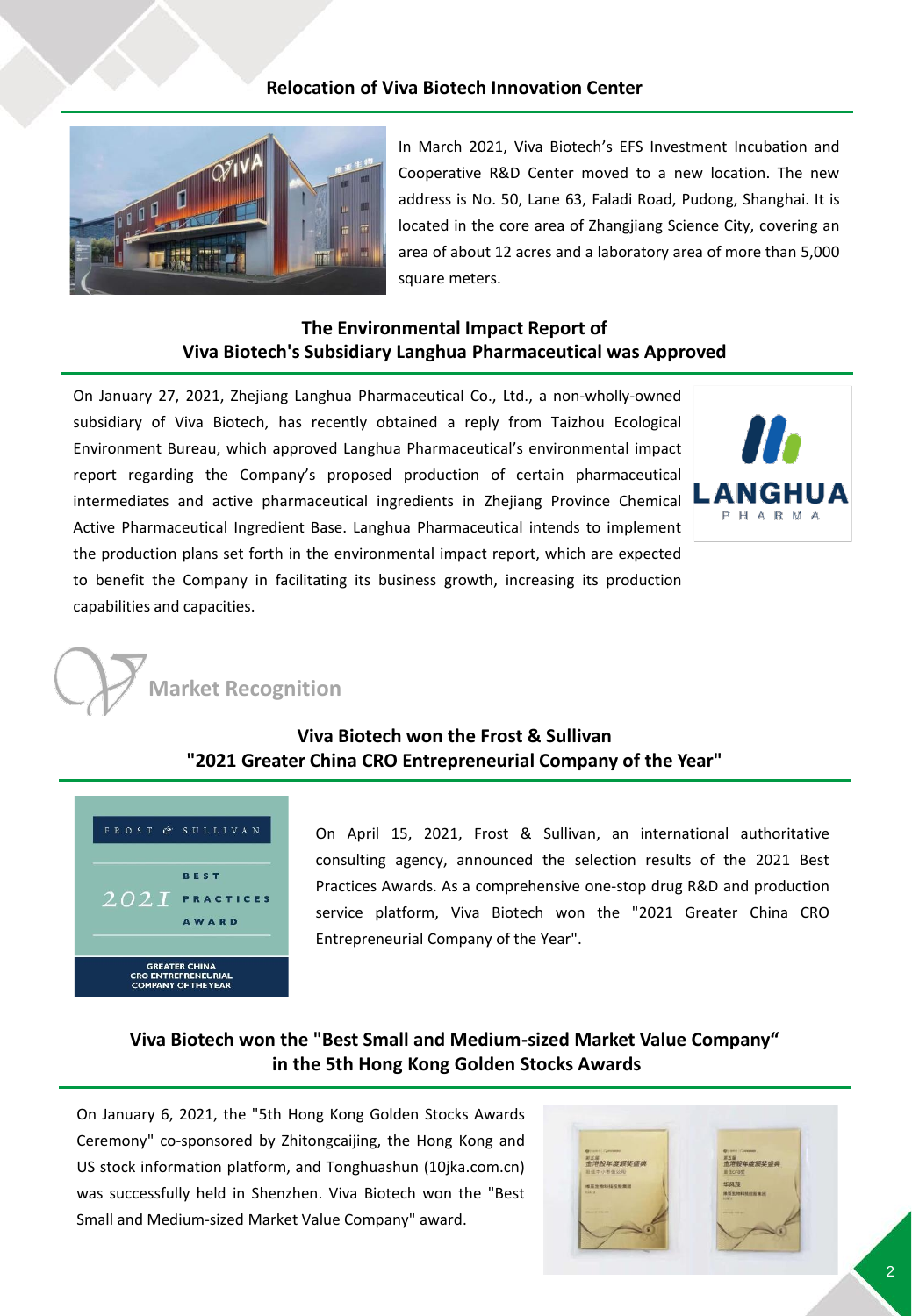**Viva Biotech Linkedin**

#### **Investment Progress**

#### **AIxplorerBio Completed an Angel Round of Financing of RMB50 Million**



On April 26, 2021, AIxplorerBio, an AI new drug research and development company, announced the completion of an angel round of financing of RMB50 million. This round of financing was led by BioMap, and co-invested by Viva. As the strategic investors, BioMap and Viva Biotech will provide AIxplorerBio with comprehensive and in-depth support in AI technology, computing power, underlying multidimensional data, protein structure analysis, and pharmaceutical testing, etc..

#### **VivaVision Completed Series D Financing of RMB300 Million**



On April 19, 2021, VivaVision, a leading ophthalmology novel drug developer, announced that it has completed a RMB300 million Series D financing. This round of funding will be used to support the clinical development of several innovative ophthalmic drug products, including the ongoing dry eye disease project VVN001 Phase II US clinical study.

# **TechnoDerma Medicines Completed Tens of Millions in Series A Financing**



On April 7, 2021, TechnoDerma Medicines, which focused on the development of First-in-Class new drugs for skin-related diseases, announced the completion of tens of millions in Series A financing. The funding will be used to advance the Company's pipeline clinical trials and follow-up research and development, further expand the indications, and strengthen the development of the research and development team.

# **AmacaThera Announced the Completion of C\$10.3 Million Series A financing**



On March 11, 2021, AmacaThera, a biotech start-up company dedicated to the research and development of therapeutic delivery and stable release technologies for a variety of diseases, announced that it has completed an oversubscribed C\$10.3 million Series A financing to support development of AMT-143, AmacaThera's lead clinical asset, and pipeline expansion.

#### **DTx Pharma Completed Series B Financing of US\$100 Million**



On March 2, 2021, DTx Pharma, a biotech company dedicated to the development of RNA-based therapies that can be applied to treat genetically-defined diseases, recently announced the completion of a US\$100 million Series B financing.